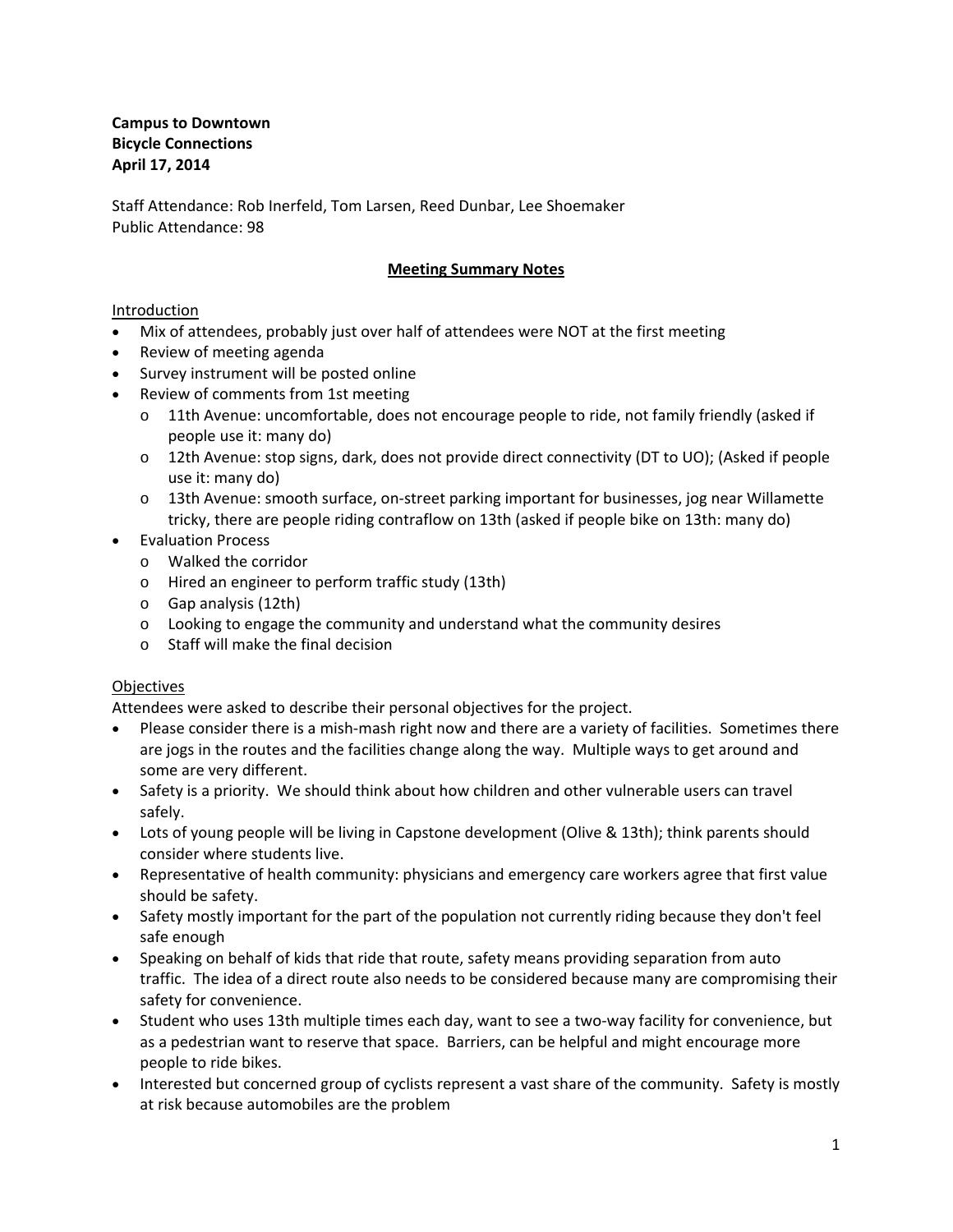- As someone who lives where they can't bike to campus I'm often a motorist and want to be included in the survey and I'm very concerned about the safety of bicyclists. (Where?) Primary concern is contraflow. Alder took some getting used to, but it functions well now.
- Can UO encourage students to take a bicycling safety education class? (City has been working with UO to develop)
- Most important thing is getting there quickly, second is safety. A bike lane usually feels like enough protection for me.
- I'm a careful cyclist but on 13th, traffic is slow enough and congested enough to keep up with traffic which causes right‐hook conflict so stopped riding on 13th altogether.
- Just rode from UO to library on 11th but lights are timed for cars. Safety is important. I think we all want something as safe as the bike path network
- Student who drives predominantly, but when riding from DT to UO there are some places where it's tricky like 13th at Willamette. Now, what if there are two lanes jogging in between turn lanes, this needs to be looked at carefully.
- Two concerns as business owner (between Patterson and Hilyard on 13th). People on bikes go with traffic in street EB but WB use the sidewalk. Second, a physical barrier is a nice idea but parking is only on one side of the street so customers park on one side of the street and dart across. What happens if two‐way cyclist traffic? Will shoppers need to navigate another barrier to get to stores? (Most intrusive separation likely to be a concrete curb that people can walk over)
- When I think of myself and my children, I want something that's safe, direct, comfortable, and separated from traffic. There are designs that provide all of these features. It can't be a hassle to get there if we want people to use bikes.
- Consistency. When I leave campus from 13th there are a lot of options and some feel safe while others don't. Want consistent network.
- As SRTS Coordinator, it's important to connect our shared use path system. Envision High Street with a cycle track connected to a major EW connection. This can be powerful for motivating families to choose cycling. This might be the first piece in developing a safe "backbone" for the network.
- Comfort also includes beauty and serenity/quiet. If I had the option of travelling a beautiful route, I'd take it.
- It's not clear to me if Capstone will have a route through the building. (Yes, 20' alley through the site)
- Physical Separation?
	- Most people who ride now are comfortable with buffer but do we need two auto travel lanes? (We'll talk about it). A barrier would make it more comfortable and may offset the displaced auto traffic with more bicycle trips as people will choose to ride a bike instead of driving
	- (there may be gaps in the barrier at driveways for access)
	- Physical separation is important, lived on Alder Street and like the way if functions now, but occasionally people will park there, so need physical barrier; creates safety issue if you have to ride around a car.
	- A curb of some sort seems okay, but need curb cuts to bike parking necessary
	- Seen and ridden on treatments like Ayers Road that provide vertical separation; like it
	- **If you want people to be safer, suggest not having breaks in random places in the barrier**
	- Have there been studies to show effectiveness of tubular markers/candlesticks? Is the city considering barriers and buffers? I vote for the best option. (They are becoming more popular and there are other devices that can be placed as a physical barrier, "Armadillo", etc. Probably won't want to tear up the pavement if we don't have to as it was recently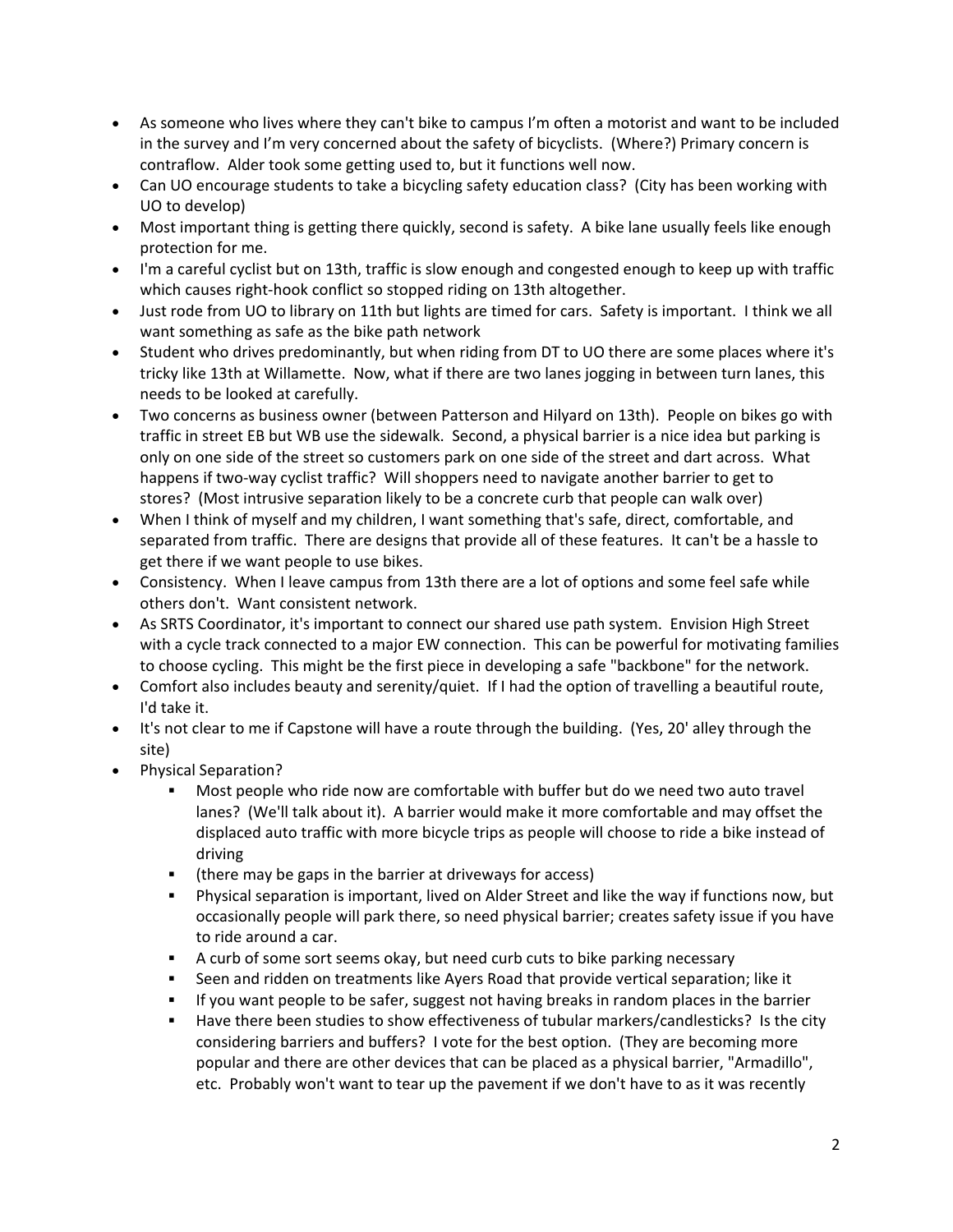redone.) If a car can touch something before they reach a cyclist, it seems like a favorable solution.

- Asked if we want a painted buffer or a physical separation. To me, Alder Street is low speed and it feels comfortable. But on 11th for example, things move a lot faster and separation seems important. (13th is 20mph)
- Buffer on Willamette is not working all that well, you can see the stripes are wearing off. Tubular markers seem better because of threat of damage.
- Like tubular marker idea. Conveys there is a definite separation.
- Prefer cement curb option. Can provide more predictability in the network. Armadillos or tubular markers can still be penetrated while curbs make the facility feel like a path.
- Most dangerous encounters on 11th have been with buses. Physical barrier important.

## Other Questions

- How would you accomplish street widening?
	- o Parking bays can be installed to provide on‐street parking
	- o Places like Patterson to Hilyard there is a wide sidewalk that offers some additional real estate
- What if there are trees in areas where you want to widen?
	- o We choose locations with trees that are not high quality and replace them with higher‐quality which might mean they cause less sidewalk heaving, are longer lasting, etc.

# Technical Analysis

- 12th Avenue
	- Gap Analysis: time how long the gaps were at Oak, High, Patterson. The goal is to determine how much time there needs to be to cross the street safely on a bicycle.
		- Results indicate there are adequate gaps to cross the streets
		- How many bikes were stacked up? (Most was 3)
	- (Are there particular streets that are more challenging to cross?)
		- This is the wrong way to analyze this. Seems to encourage people to break the law because cyclists roll through to make the gaps
- 13th Avenue
	- Hired JRH Engineering to apply the EmX Synchro Model with new counts and then model traffic operations at intersections. Wanted to look at conflict areas where a motor vehicle can travel across a cycle track. Recommend exclusive bicycle phasing as a result. For the most part intersections function adequately except for Willamette (could limit left turn here except for Fire Dept). Will perform additional analysis.
		- Would there be a bike signal at every intersection? (No, only where hook conflict)
		- Exclusive signal phasing would lights prioritize bicycle movement? (This is why we performed the analysis. It's easier to progress a one way street than a two‐way street. The two-way cycle track requires more analysis, but you can't prioritize both ways.)
		- **Functions at some adequate level now. Any accounting for emergency service** movements? (People can pull over) At Hilyard there are double left turn lanes, did this model change the travel lane layout and would this impact traffic? (Proposal is to remove one travel lane. Signal operations would work the same, but we still have some investigation to do.)
		- When will analysis be done? (It will be done before next meeting)
		- What are you optimizing for? Autos? Maximum comfort for bikes? (Working on that answer. Don't have money for a sophisticated model, but will try to balance all travel